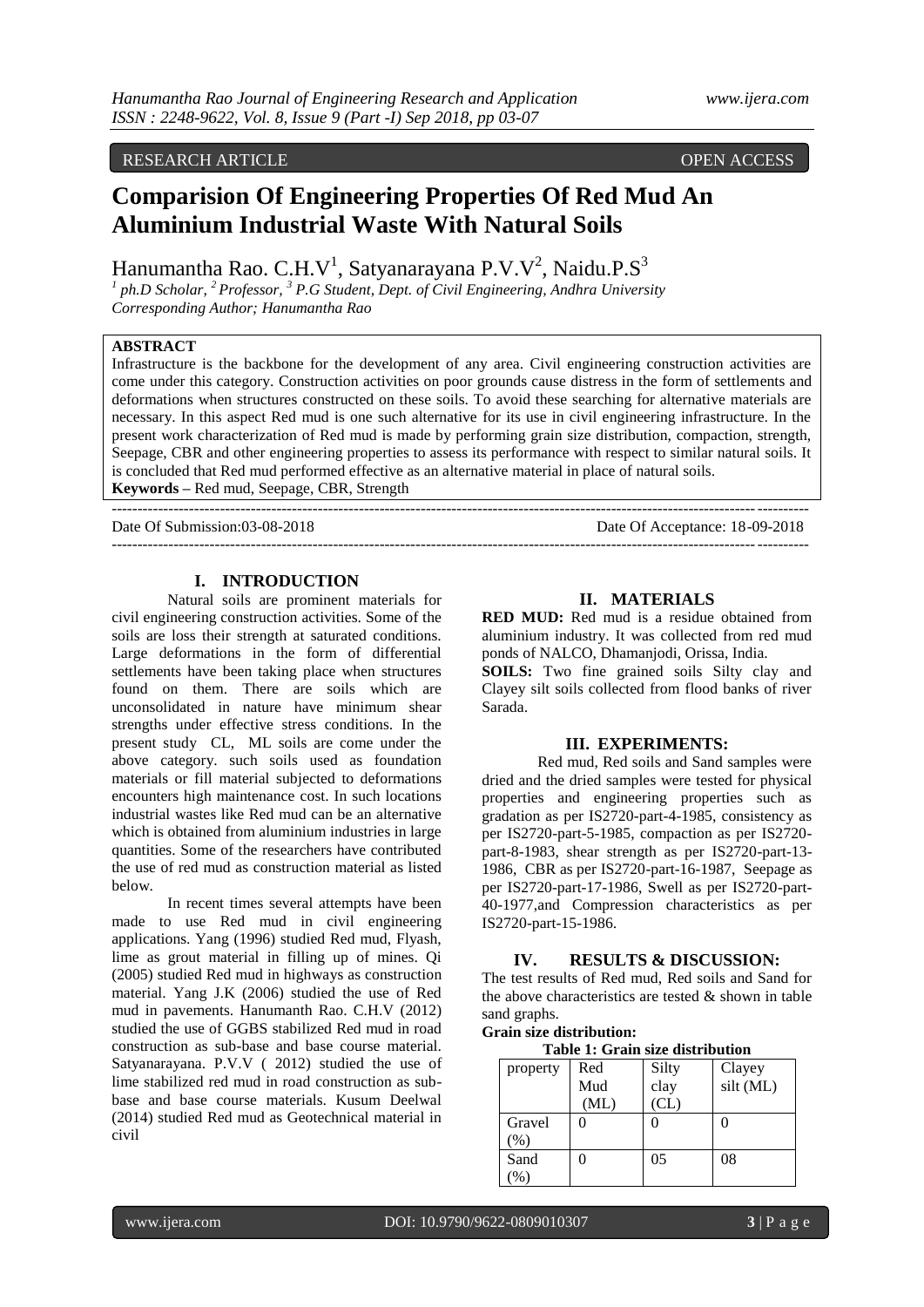| Fines<br>(% )   | 100 | 95 | 92 |
|-----------------|-----|----|----|
| $Silt$ (%)      | 90  | 40 | 62 |
| Clay<br>$(\% )$ | 10  | 55 | 30 |



**Fig 1**: Grain size distribution curve of Red mud



**Fig 2:** Grain size distribution curve of Silty Clay (ML)



**Fig 3:** Grain size distribution curve of Clayey Silt (CL)

Based on the grain size distribution of Red mud it is identified that Red mud is a fine grained material dominated by silt size  $(75 \mu m - 2 \mu m)$ particles of 90% and clay size ( $\leq 2\mu m$ ) particles of 10% and absence of sand size  $(4.75mm - 75\mu m)$  and gravel size (>4.75mm) particles. From the grain size distribution of Silty clay (CL) it has sand particles (1mm-0.075mm) of 5%, silt (75 $\mu$ m – 2 $\mu$ m) particles of 40% and clay size ( $\leq$  2 $\mu$ m) particles of 55%, ML soil has sand particles (1mm-0.075mm) of 8%, silt size  $(75 \mu m - 2 \mu m)$  particles of 62% and clay size  $(< 2 \mu m$ ) particles of 30%.

**Table 2: Consistency Characteristics**

| property | Red Mud | Silty | Clayey |
|----------|---------|-------|--------|
|          | (ML)    | clay  | silt   |
|          |         | CL    | (ML)   |
|          | 32      | 30    | 28     |
|          | 24      | 20    | 19     |
|          |         | 10    |        |



**Fig 4:** Liquid Limit of Different Soils



**Fig 5**: Plastic Limit of Different Soils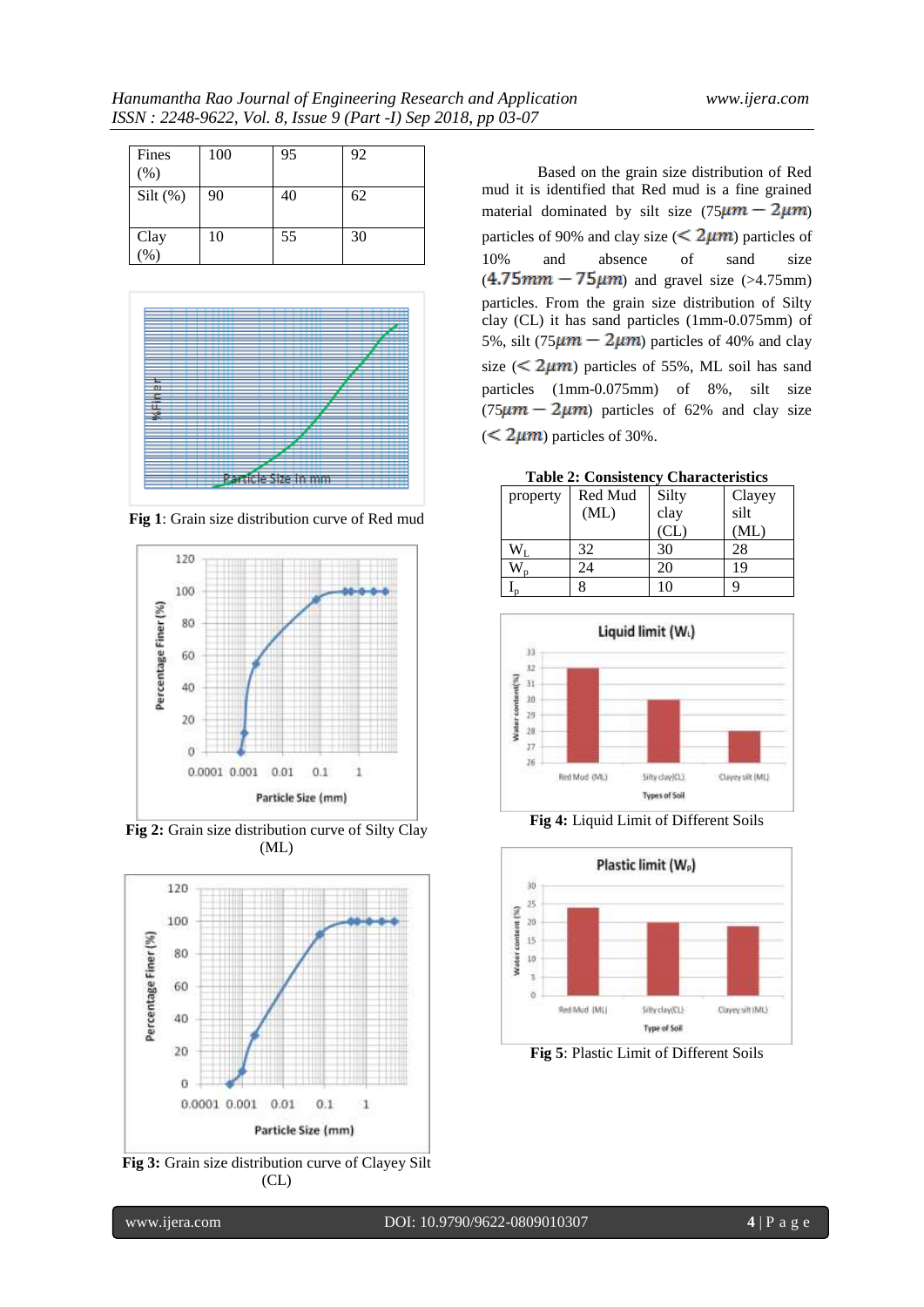

Based on the consistency test data, Red mud exhibited low compressible  $(W_L < 35)$  and low plasticity characteristics  $(I_p<7)$  and it is classified as silts of low compressible nature (ML). Whereas natural soils from flood banks of river sarada are Silty clay (CL) is a low compressible and intermediate plasticity soil, Clayey silt (ML) is also a low plastic and low compressible soil. The behaviour of low plasticity, low compressibility can be related to the percentage of clay particles and the presence of clay minerals. Red mud is not having such type of clay minerals. All these three having the behaviour of low compressibility and The difference is related to the mineral and chemical composition of the Industrial waste/soil.

| Property   | Red  | Silty clay | Clayey |  |
|------------|------|------------|--------|--|
|            | Mud  | CL)        | silt   |  |
|            | (ML) |            | (ML)   |  |
| OMC        | 22   | 16.0       | 15.0   |  |
| <b>MDD</b> | 1.65 | 1.70       | 1.68   |  |
| <b>CBR</b> | 5.0  | 5.0        | 3.0    |  |



**Fig 7:** Optimum Moisture Content of Different Soils



**Fig 8:** Maximum dry densities of different soils



**Fig 9:** CBR values of different values

Compaction results show that Red mud, Silty clay and clayey silt are attained the amount of maximum dry densities with less variations. Regarding optimum moisture contents Red mud exhibited high OMC value than CL and ML soils. High OMC value is due to fineness of Red mud over other two natural soils.

Based on the test results Red mud exhibited CBR of 5 %. From the test results of Silty clay (CL) has CBR value of 5% whereas clayey silt exhibited CBR values of 3. Basically it is a fine grained material and dominated by silt size particles with very low percentage of clay size particles and reasonably achieved good CBR values against loading. Silty soil attained low shear strength compared to CL soils due to loss of shear strengths with respect to frictional and cohesion in soaked condition.

| property      | Red Mud |               | Silty     |    | Clayey         |              |
|---------------|---------|---------------|-----------|----|----------------|--------------|
|               | (ML)    |               | clay (CL) |    | silt           |              |
|               |         |               |           |    | (ML)           |              |
|               | UU      | $\mathcal{C}$ | UU        | C  | $\mathbf{U}$   | $\mathsf{C}$ |
|               |         | D             |           | D  | U              | D            |
| Cohesion      | 2.0     | 0.            | 1.8       | 0. | 1              | 0.           |
| (C)           |         | 5             |           | 6  |                | 5            |
|               |         |               |           |    | 5              |              |
| of<br>Angle   | 32      | 38            | 30        | 28 | $\overline{2}$ | 24           |
| shearing      |         |               |           |    | 8              |              |
| Resistance    |         |               |           |    |                |              |
| $(\emptyset)$ |         |               |           |    |                |              |
|               |         |               |           |    |                |              |

**Table 4: Strength characteristics**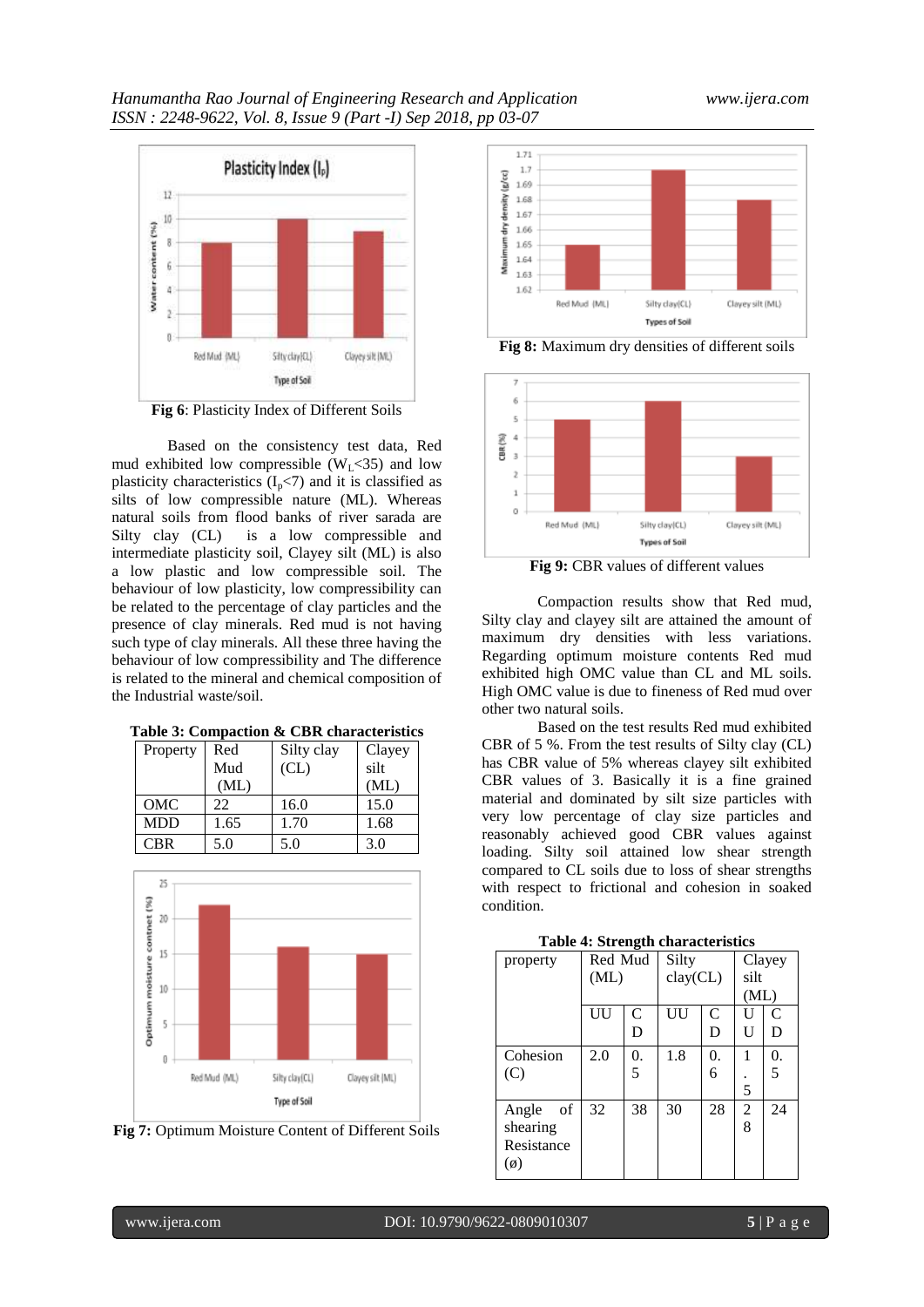

**Fig 9**: Cohesion values of different soils under UU & CD conditions



**Fig 10:** Angle of Shearing Resistance of Different Soils under UU & CD conditions

Based on the test results which are performed at various drainage conditions the following identifications are made. Red mud achieved high shear strength in unconsolidated undrained (UU) as well as consolidated drained tests (CD). Silty clay and Clayey silt have less values of cohesion and frictional components and these soils lost their frictional and cohesive force due to their composition, nature and structure of particles. In Red mud particles the absence of clay minerals helps in increase of effective stress and attained high shear parameters similar to coarse grained soil under effective stress condition due to development of excess pore water pressure which is minimum.

#### **V. ALTERNATE MATERIAL IN PLACE OF CL AND ML SOILS:**

Comparing the test results of Red mud (ML) an industrial waste with silty clay (CL) and clayey silt (ML) soils of natural origin the following identifications are made. All these are dominated by silt/ silt size particles.

 $\triangleright$  Red mud exhibited high OMC & MDD values

- $\triangleright$  Relatively high CBR values.
- $\triangleright$  High shear strength values w.r.t undrained and drained conditions.
- $\triangleright$  High shearing resistance and Bearing capacity values.
- $\triangleright$  Loss of shear strength UU to drained is small where as in case of natural soils it is more.

### **The above features are attributed due to the following**

Shape and nature of particles effective interlocking between particles which offer more shearing resistance maintaining high densities with wide variation of moisture contents which could helps in maintaining the loss of shear strength is minimum. Some of the chemical compounds binds the particles together which could not seen in case of natural soils.

## **VI. APPLICATIONS:**

- Red mud can be used as fill material, embankment material, foundation material, sub grade material, backfill material as reinforced and unreinforced in retaining wall.
- Reduces thrust on natural soils used as construction material.
- Environmental pollution disposal problems etc.
- Reduces cost of the project.
- Increases the durability of the project by maintaining strength and settlements in tolerable limits.

#### **VII. CONCLUSION:**

- Red mud is a silt size dominating industrial waste exhibited high dry density and shear strength values.
- It is impervious, low plastic and low compressible, non-swelling material.
- An alternative material to Red soils and other sandy soils in geotechnical considerations.

#### **REFERENCES**

- [1]. IS 2720: Part 4: 1985 Methods of test for soils – Part 4: Grain sieve analysis
- [2]. IS 2720: Part 5: 1985 Methods of test for soils – Part 5: Determination of liquid limit and plastic limit
- [3]. IS 2720: Part 6: 1972 Methods of test for soils – Part 6: Determination of shrinkage factors
- [4]. IS 2720: Part 8: 1983 Methods of test for soils – Part 8: Determination of water content -dry density relation using heavy compaction
- [5]. IS 2720: Part 10: 1991 Methods of test for soils – Part 10: Determination of Unconfined compressive strength
- [6]. IS 2720: Part 13: 1986 Methods of test for soils – Part 13: Direct shear test
- [7]. IS 2720: Part 15: 1965 Methods of test for soils – Part 15: Determination of consolidation properties
- [8]. IS 2720: Part 16: 1987 Methods of test for soils – Part 16: Laboratory determination of CBR
- [9]. IS 2720: Part 17: 1986 Methods of test for soils – Part 17: Laboratory determination of permeability